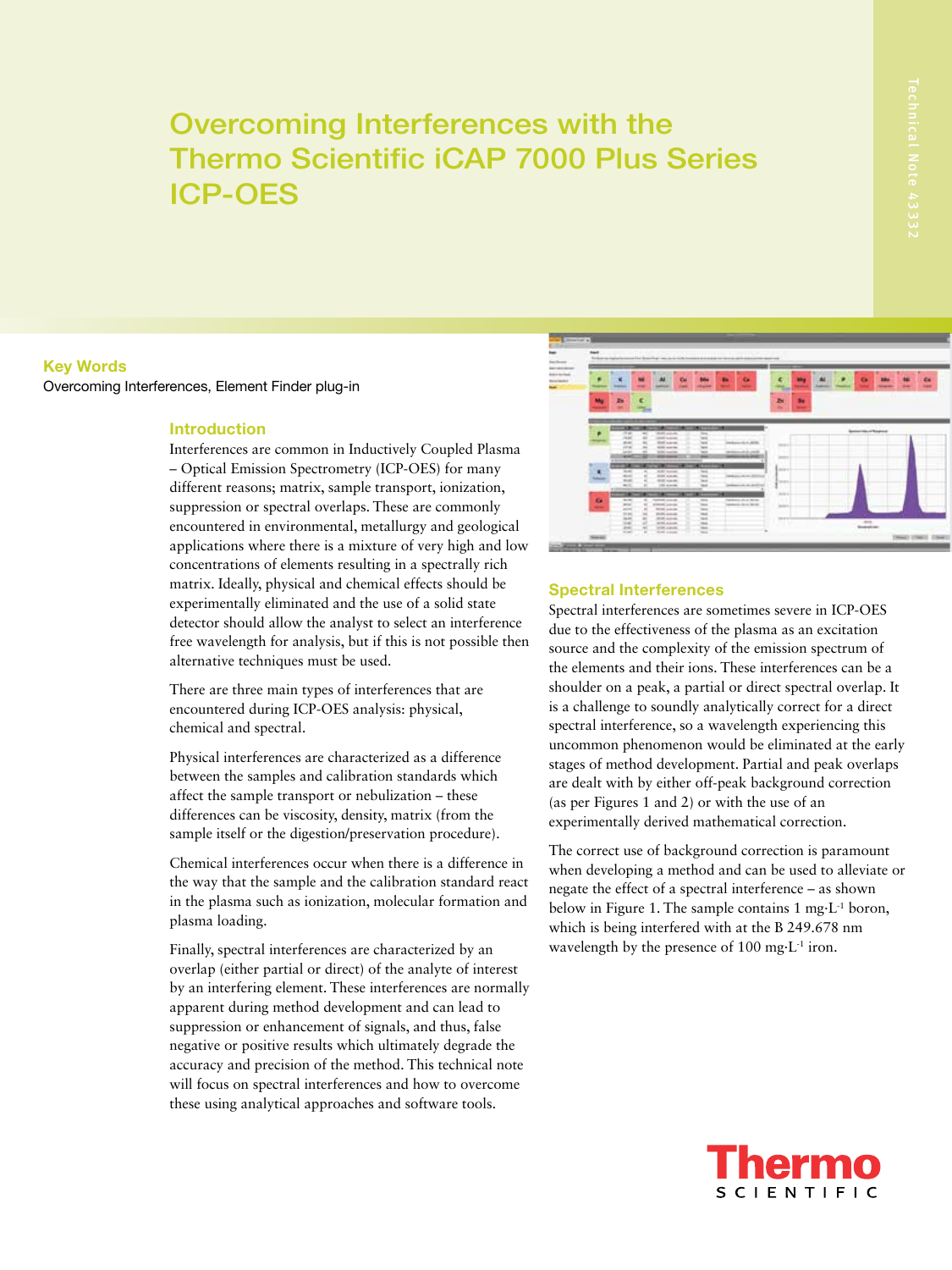

Figure 1. 1 mg·L<sup>-1</sup> Boron in the presence of 100 mg·L<sup>-1</sup> Iron.

This background interference is visible on the smoothed subarray display and the interferent is identified by the Interferences list as Fe 249.653 nm. Due to this background interference (and minor wing overlap), the 1 mg·L-1 boron is reading as 0.4804 mg·L-1. By turning off the left background point, the method can be salvaged and the interference negated – see Figure 2 below where the boron now reads at 1.004 mg·L-1. If the analyst prefers to use two background points, it is possible to extend the width of the subarray in the Thermo Scientific™ Qtegra™ Intelligent Scientific Data Solution (ISDS) software to accommodate this.



Figure 2. Use of flexible background correction.

Figure 3 below displays the interferent - 100 mg·L-1 iron, a 1 mg·L-1 boron solution, and the sample, which contains both boron and iron to demonstrate the spectral overlap contributions.



Figure 3. Spectral overlap.

Qtegra ISDS can use an Inter-Element Correction (IEC) calculation to correct for specific interferences. This is a ratio of the intensity of the interfered analyte wavelength divided by the intensity of an undisturbed wavelength of the interfering element. Figure 4 below shows a sample of boron being interfered with by iron, which causes a false result for a 1 mg·L<sup>-1</sup> boron, solution of 1.208 mg·L<sup>-1</sup>. This is due to the shoulder overlap from Fe 249.782 nm on B 249.773 nm.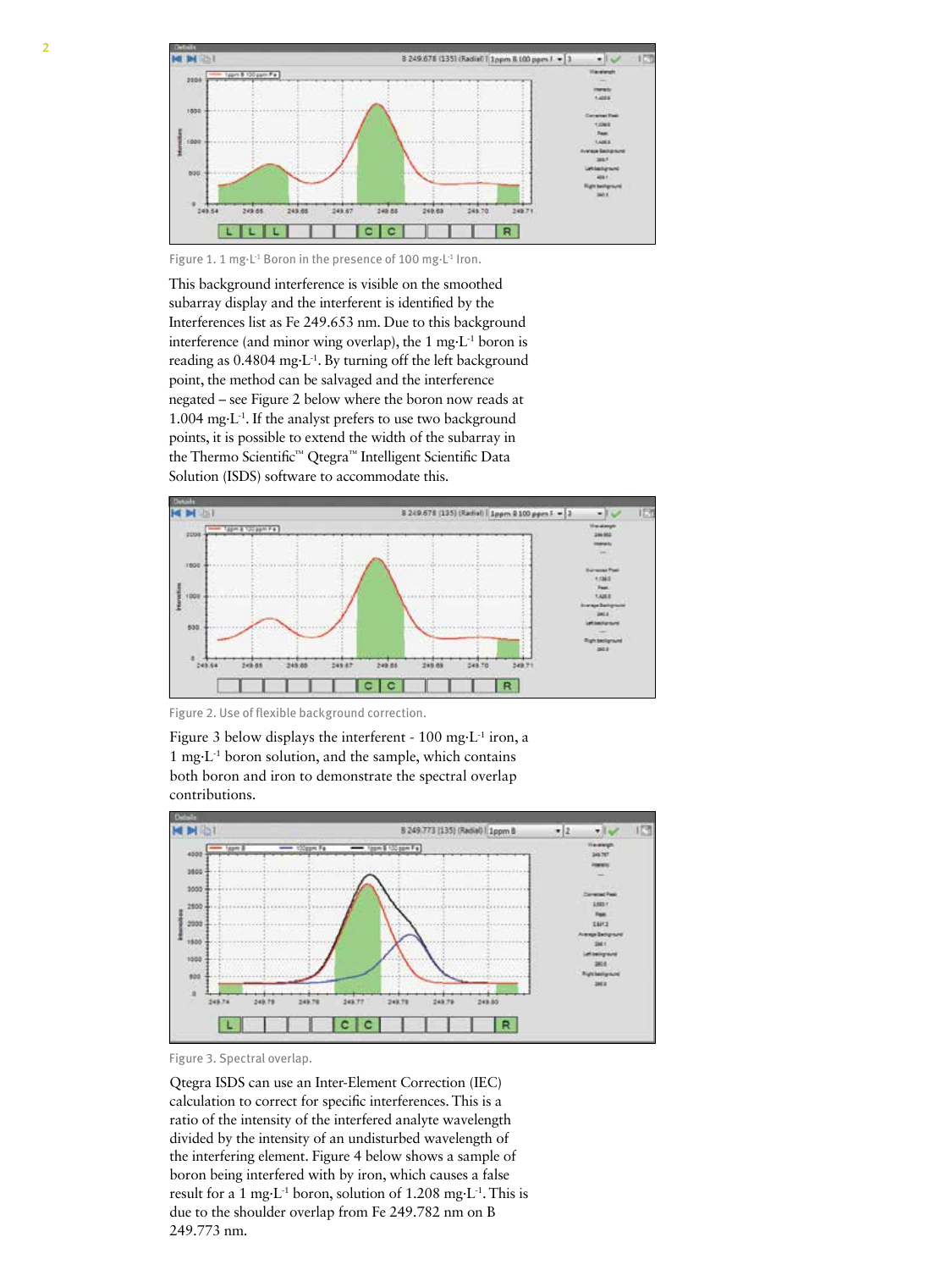To set up an IEC for a method, the analyst must first identify the contaminant – this is done by clicking on the interferent peak and using the *Interferences* list (see below Figure 4) to correctly identify what element is causing the overlap.



Figure 4. Use of interferences list to identify the interfering element.

When the interfering element has been identified, the analyst adds a primary wavelength (in this case Fe 259.940 nm) to the method and analyses a single element solution (to avoid further interferences, it must be a single element solution) as a sample, which allows the apparent intensity of iron to be read as boron. Right-clicking on the false positive intensity allows you to select the interfering element and IEC correction factor will automatically be calculated.

## Steps to determine and automatically calculate an IEC using Qtegra ISDS

- 1. Isolate the interferent
- 2. Add the primary wavelength for the interferent to the method
- 3. Analyze an appropriate concentration of the interferent (high purity, single element) as a sample
- 4. Right click on the false positive intensity of the interfered wavelength
- 5. Select the wavelength of the interferent and let Qtegra ISDS calculate the IEC correction factor



Figure 5. Selection of interfering element in the Inter-Element Correction table.

6. The IEC correction factor will be applied to each sample that is analyzed in this LabBook and can easily be switched on and off via an icon in the headline of Qtegra ISDS.

IECs should be re-assessed if there is a change in the sample type or matrix, which may affect the correction.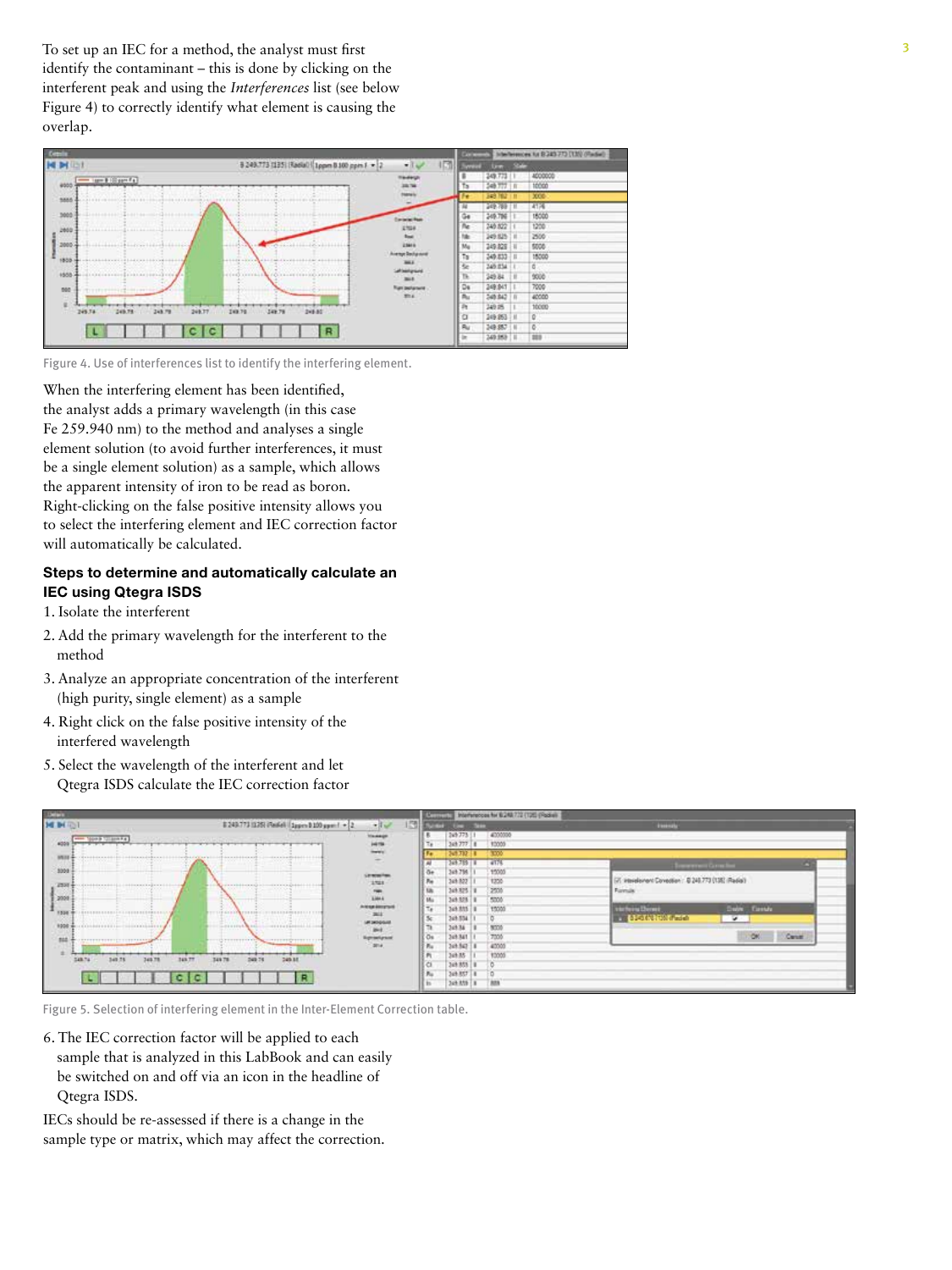## 4 Element Finder plug-in for the Qtegra ISDS software

The use of an IEC as described is a well-accepted correction technique and prescribed by many standard protocols such as Untied States EPA Method 200.7 Trace Elements in Water, Solids, and Biosolids by Inductivity Coupled Plasma-Atomic Emission Spectrometry. However, selection of wavelengths that are interference free would be an ideal solution in all cases this is especially true when carrying out IEC corrections close to the detection limit of the instrument (as the small uncertainty associated with any measurement can be critical). However, given the spectral complexity of many matrices wavelength selection is a challenge for many analyst as many components of the sample are unknown leading to unexpected interferences.

The Element Finder plug-in for the Qtegra ISDS software is a method development tool that allows for the selection of analytical wavelengths that are free from spectral interferences taking into account the analytes present in the sample and the sample matrix. By utilizing Fullframes (an image of the enter sample spectrum, within the wavelength of the instrument) of the sample, the software intelligently selects the wavelengths that are interference free for the elements you have selected. In this way the Element Finder plug-in helps to save time and cost associated with long and cumbersome method development.

## Steps to utilize the Element Finder plug-in for Qtegra ISDS

1. Select the element you wish to analyze in the sample (in this case boron); we can see there are, potentially, seven wavelengths for analysis.



Figure 6. Selection of analyte elements.

2.Optional step - Select the matrix elements in the sample (if they are known). Based on this the Element Finder plug-in will rationalize the wavelengths used for the analysis (if the matrix elements will interfere with the analyte elements).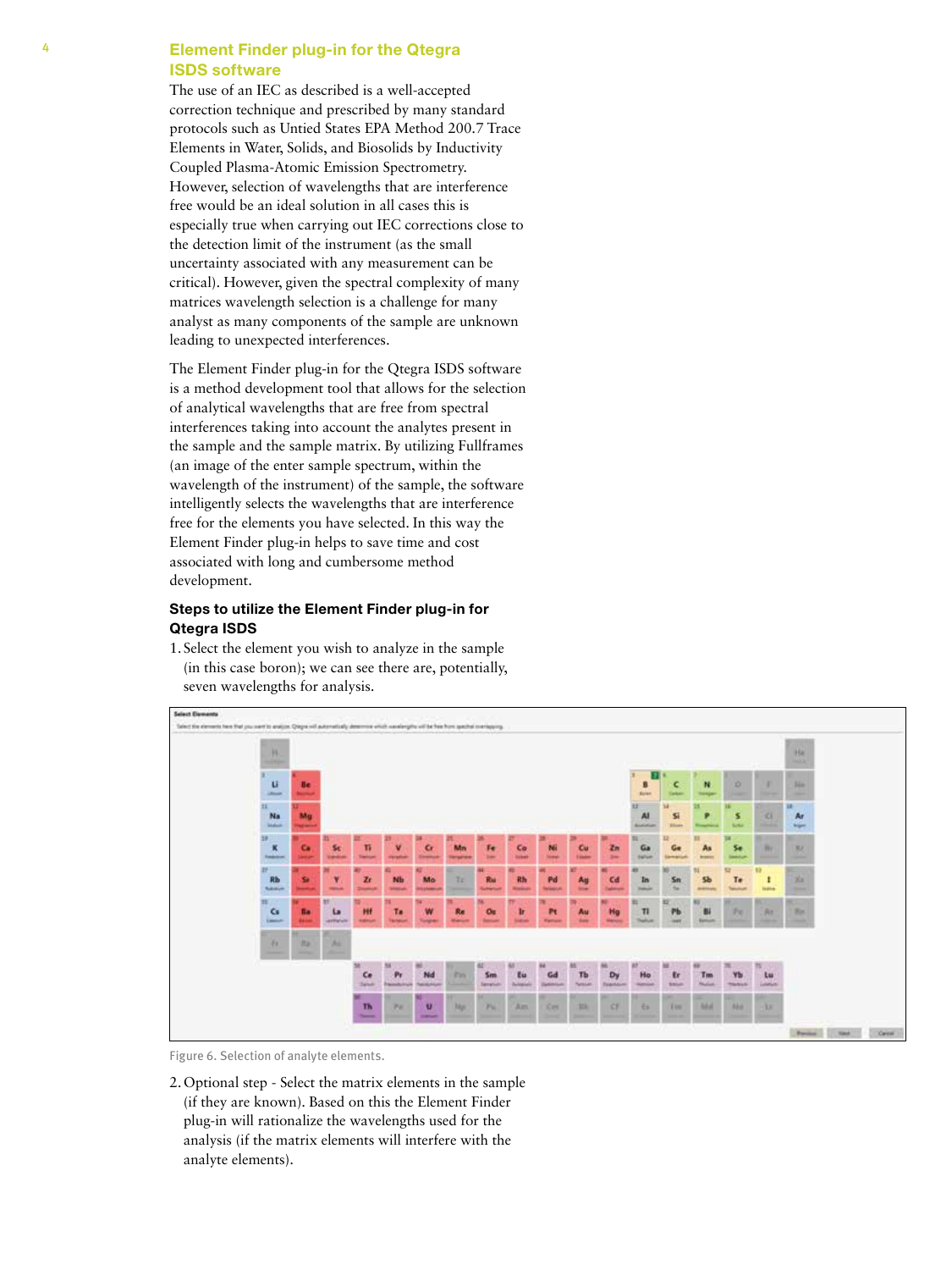3.Run a Fullframe using a typical sample containing your 5 matrix and analyte elements (the matrix is iron and the analyte is boron). The Fullframe will be measured and then analyzed for all elements present in the sample.

| <b>Difference</b><br>-                                                  |                                                                                                                                     | <b>Constanty American State In</b> |
|-------------------------------------------------------------------------|-------------------------------------------------------------------------------------------------------------------------------------|------------------------------------|
| <b>LOUISIANS</b><br>1: Patameters<br><b>Genelle King</b><br>Autosampler |                                                                                                                                     |                                    |
| <b>Runker</b> of demants<br><b>III</b> Shar<br>21                       | Duralt 1 - 1 stampeds, 5 march shements<br>Measure Fullframe<br>Massuing Fullhares in Unsellated gearburn.<br>Remaining time: 01:57 |                                    |
|                                                                         | O Analyze                                                                                                                           |                                    |

Figure 7. The measurement of a Fullframe within the Element Finder plug-in.

In this case we can see that the Fullframe analysis took place for 76 elements and two were identified in the sample. Elements that are not measureable by ICP-OES are excluded from the Fullframe analysis (elements with a short half-life etc).

| <b>Full Lane Street</b>                                               |                                                                    |          | <b>The Li</b>     |                  |
|-----------------------------------------------------------------------|--------------------------------------------------------------------|----------|-------------------|------------------|
| 1: Panaminters<br><b>Simple Kind</b><br>Autosantalen                  | Assess<br><b><i><u>Hanud sanate</u></i></b>                        |          | B<br><b>Birth</b> | Fe<br><b>MAG</b> |
| <b>Sunday of derests</b><br><b>Br Start</b>                           | Overall: L - 3 abovembs, it matrix alternants<br>Measure Fullframe | Complete |                   |                  |
|                                                                       | O Analyze                                                          | Complete |                   |                  |
| 1: Result<br>August.<br>Additional Sound<br>Added to makin selection. | m                                                                  |          |                   |                  |

Figure 8. Results of the Fullframe analysis show there are two elements present in the sample (the analyte and the matrix).

4.Taking into account the matrix elements found during the Fullframe analysis the Element Finder plug-in will then suggest the wavelengths to be used for the analysis of the selected analyte. In this case we can see that B 208.959 nm has been selected for the analysis. The suggested wavelengths can then be imported into a LabBook and used for the analysis.

| Show 1 Line     |                        | <b>Show Matrix Elements</b> | Receiculate         |                 |     |              |                                                                 |
|-----------------|------------------------|-----------------------------|---------------------|-----------------|-----|--------------|-----------------------------------------------------------------|
|                 | Wavelength T Intensity |                             | Preference Used     |                 |     | Meature Mode | <b>Remarks</b>                                                  |
| B               | 249.773                |                             | 4.000.000 Automatic | E               |     | Radial       | Interference with: Fe, 249.782: Interference with: Fe, 249.653: |
| Boron           | 249.678                |                             | 2,000,000 Automatic | o               |     | Radial       | Interference with Fe. 249.653; Interference with: Fe. 249.782;  |
|                 | 208.959                |                             | 1500.000 Automatic  | s               |     | Radial       |                                                                 |
|                 | Wavelength Intensity   |                             | <b>Preference</b>   | <b>TAL Used</b> | . . | Measure Mode | Remarks                                                         |
| Fe i            | 249.653                |                             | 4,000 Include       | e               |     | Radial       | Interference with: 8, 249.678; Interference with: 8, 249.773;   |
|                 | 249.782                |                             | 3.000 Include       | o               |     | Radial       | Interference with: 8. 249.678; Interference with: 8. 249.773;   |
| trom.<br>Matrix | 208.412                |                             | 7.000 Include       | ю               |     | Radial       | Included because this is a matrix element.                      |